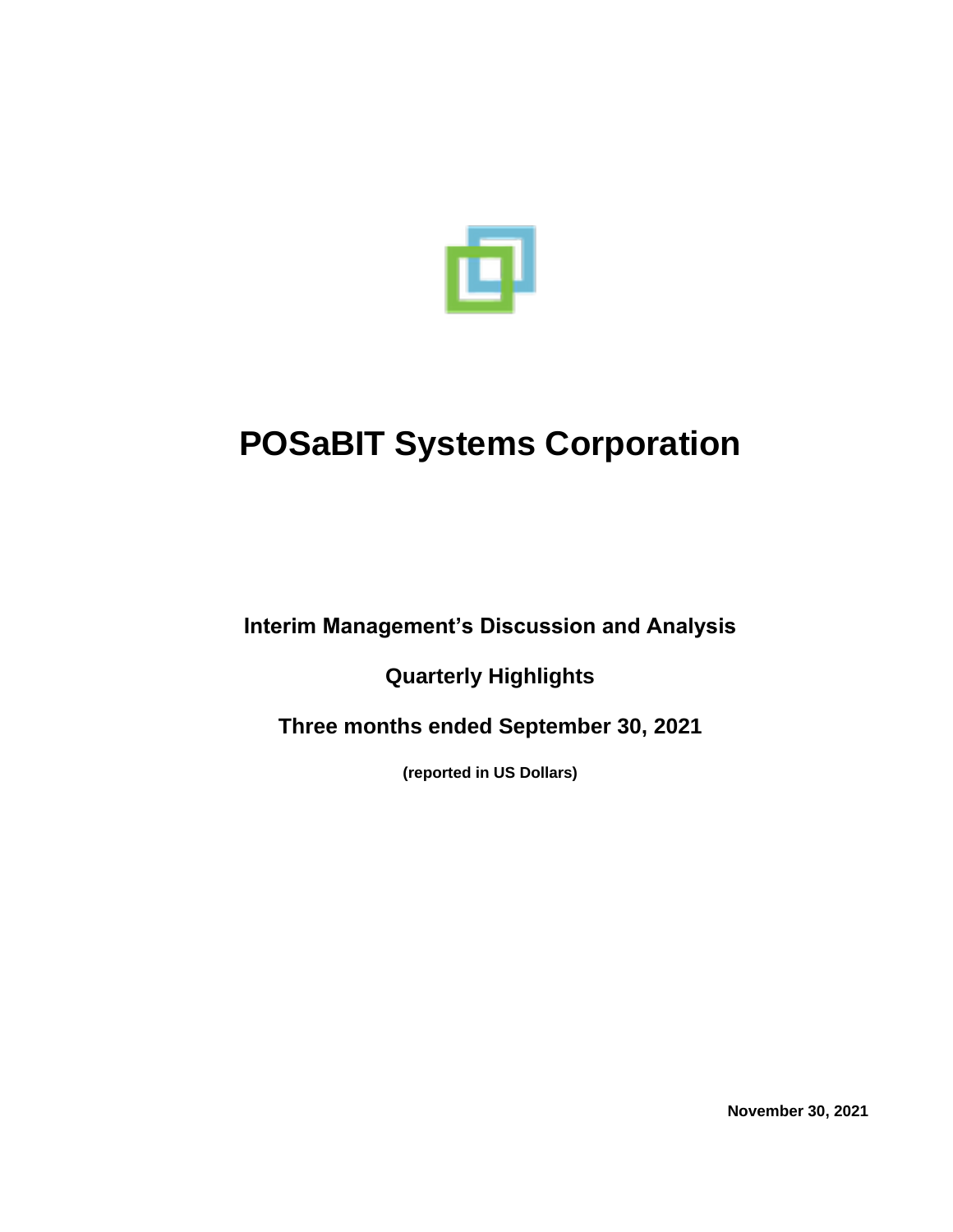#### **INTERIM MANAGEMENT'S DISCUSSION AND ANALYSIS QUARTERLY HIGHLIGHTS Three months ended September 30, 2021 (Reported in US Dollars)**

*This interim management discussion and analysis – quarterly highlights ("Interim MD&A") has been prepared based on information available to POSaBIT Systems Corporation ("POSaBIT" or the "Company") at November 30, 2021. This Interim MD&A is based on information available to POSaBIT and updates disclosure previously provided in the Company's Annual and interim MD&A's, up to the date of this Interim MD&A and should be read in conjunction with the Company's unaudited interim consolidated financial statements and the related notes as at and for the three and nine months ended September 30, 2021 and 2020 (the "Consolidated Financial Statements") and the Company's audited consolidated financial statements for the years ended December 31, 2020 and 2019 (the "Audited Consolidated Financial Statements"). Both the Audited Consolidated Financial Statements and the Consolidated Financial Statements have been prepared by management in accordance with International Financial Reporting Standards ("IFRS") and all amounts are expressed in Canadian dollars unless otherwise noted. Other information contained in this Interim MD&A has also been prepared by management and is consistent with the data contained in the Consolidated Financial Statements. Additional information relating to the Company can be found on SEDAR at [www.sedar.com](http://www.sedar.com/) or on the Company's website at [www.posabit.com.](http://www.posabit.com/)*

As the Company is a Venture Issuer (as defined under under *National Instrument 52-109 Certification of Disclosure in Issuers' Annual and Interim Filings*) ("**NI 52-109**"), the Company and Management are not required to include representations relating to the evaluation, design, establishment and/or maintenance of disclosure controls and procedures ("**DC&P**") and/or Internal Controls over Financial Reporting ("**ICFR**"), as defined in NI 52-109, **nor has it completed such an evaluation**. Inherent limitations on the ability of the certifying officers to design and implement on a cost-effective basis DC&P and ICFR for the issuer may result in additional risks of quality, reliability, transparency and timeliness of interim and annual filings and other reports provided under securities legislation.

#### *CAUTIONARY NOTE REGARDING FORWARD-LOOKING INFORMATION AND STATEMENTS*

This document contains "forward-looking statements" which may include, but are not limited to, statements with respect to the future financial or operating performance of POSaBIT or future events related to POSaBIT which reflect expectations regarding growth, results of operations, performance, business prospects or opportunities or industry performance or trends. These forward-looking statements reflect POSaBIT's current internal projections, expectations or beliefs and are based on information currently available to POSaBIT. Often, but not always, forward-looking statements can be identified by terminology such as "may", "will", "should", "expect", "intend", "plan", "anticipate", "believe", "predict", "potential", "continue", "budget", "schedule", "estimate", "forecast" or variations (including negative variations) of such words and phrases, or statements that certain actions, events or results "may", "could", "would", "might" or "will" be taken, occur or be achieved. Forward-looking statements involve known and unknown risks, uncertainties, assumptions and other factors that may cause the actual results, performance or achievements expressed or implied by the forward-looking statements to differ materially from those anticipated in such statements. Such factors include, among others: general business, economic, competitive, political and social uncertainties; changes in project parameters as plans continue to be refined; changes in labour costs and other costs of materials, equipment or processes to operate as anticipated; accidents, labour disputes and other risks and delays in obtaining governmental approvals or financing or in the completion of research and development activities. Although POSaBIT has attempted to identify important factors that could cause actual actions, events or results to differ materially from those described in forward-looking statements, there may be other factors that cause actions, events or results to differ from those anticipated, estimated or intended. Forward-looking statements contained herein are made as of the date of this Interim MD&A and, unless otherwise required by applicable securities laws, POSaBIT disclaims any obligation to update any forward-looking statements, whether as a result of new information, future events or results or otherwise. There can be no assurance that forward-looking statements will prove to be accurate, as actual results and future events could differ materially from those anticipated in such statements. Accordingly, readers should not place undue reliance on forward-looking statements.

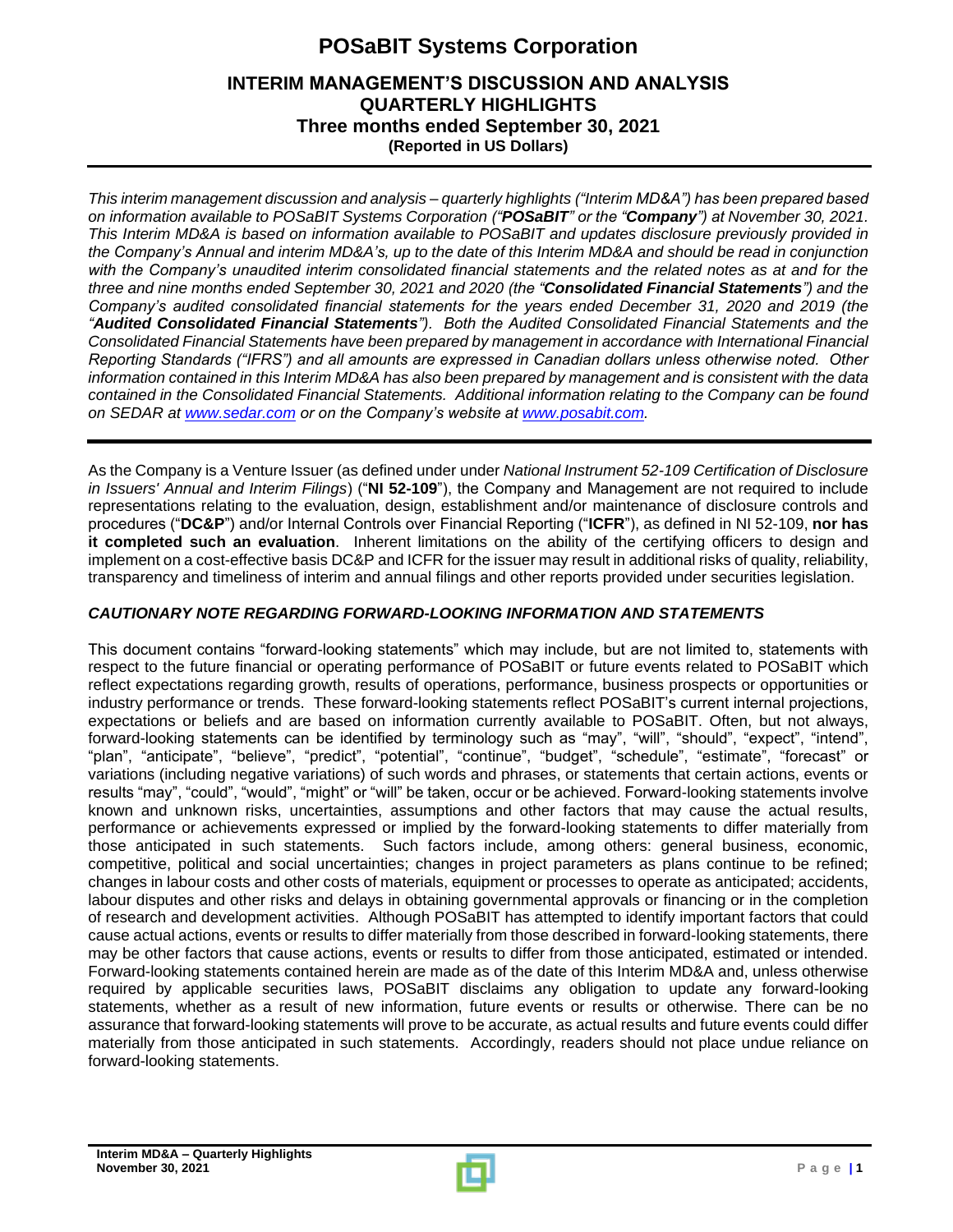### **INTERIM MANAGEMENT'S DISCUSSION AND ANALYSIS QUARTERLY HIGHLIGHTS Three months ended September 30, 2021 (Reported in US Dollars)**

#### *General*

POSaBIT Systems Corporation ("**POSaBIT**" or the "**Company**"), was incorporated on June 12, 2017, pursuant to the *Business Corporations Act* (British Columbia). On April 5, 2019, the Company completed the reverse acquisition of POSaBIT, Inc. ("**POSaBIT US**"), a private company incorporated under the laws of the State of Washington, by way of a triangular merger (the "**Transaction**"). Upon completion of the Transaction, the Company changed its name to POSaBIT Systems Corporation and now primarily involve the point-of-sale arrangements designed to offer consumers an easy way to purchase goods and services. Pursuant to the Transaction, the shareholder of POSaBIT US received 1.7539815 securities of the Company for each security of POSaBIT US held including common shares, options, and warrants.

In connection with the Transaction, the Company delisted from the TSXV and obtained listing on the Canadian Securities Exchange ("**CSE**") under the trading symbol "**PBIT**".

The Company's head office is located at 11915 124<sup>th</sup> Ave. NE, Kirkland, Washington 98034. Its registered address in Canada is 77 King Street West, Suite 400, Toronto, Ontario, M5K 0A1.

The unaudited interim consolidated financial statements have been prepared on the assumption that the Company will continue as a going concern, which contemplates the realization of assets and settlement of liabilities as they fall due in the normal course of business for the foreseeable future. The Company's ability to continue its operations and to realize its assets at their carrying values is dependent upon obtaining additional financing and generating revenues sufficient to cover its operating costs. The Company has incurred losses and has had negative cash flows from operations from the inception that have primarily been funded through financing activities.

As at September 30, 2021, the Company has a reported working capital of \$2,752,943 (December 31, 2020 – deficit of \$2,236,339) and has a shareholders' deficiency \$7,210,252 (December 31, 2020 – \$3,056,983). These factors indicate the existence of uncertainty that may cast significant doubt as to the Company's ability to continue as a going concern. The Company may need to raise additional capital during the next twelve months and possibly beyond to support current operations and planned development and expansion activities. The Financial Statements do not reflect the adjustments to the carrying amounts of assets and liabilities and the reported expenses that would be necessary if the Company were unable to realize its assets and settle its liabilities as a going concern in the normal course of operations. Such adjustments could be material.

The Consolidated Financial Statements were authorized for issuance by the Board of Directors of the Company on November 29, 2021. Any reference to "note" in this MD&A, refers to the corresponding note in the Consolidated Financial Statements.

### *Option and warrant exercises*

During the period from July 1, 2021, through the date of this MD&A, 17,211,666 warrants and finder warrants were exercised raising proceeds of \$3,277,150.

During the same period, 220,000 options were exercised raising proceeds of \$24,920.

### *Conversions*

During the period from July 1, 2021, through the date of this MD&A, \$155,000 in face-value of the Convertible Notes (note 16) were converted to equity, with the issuance of 1,623,671 common shares.

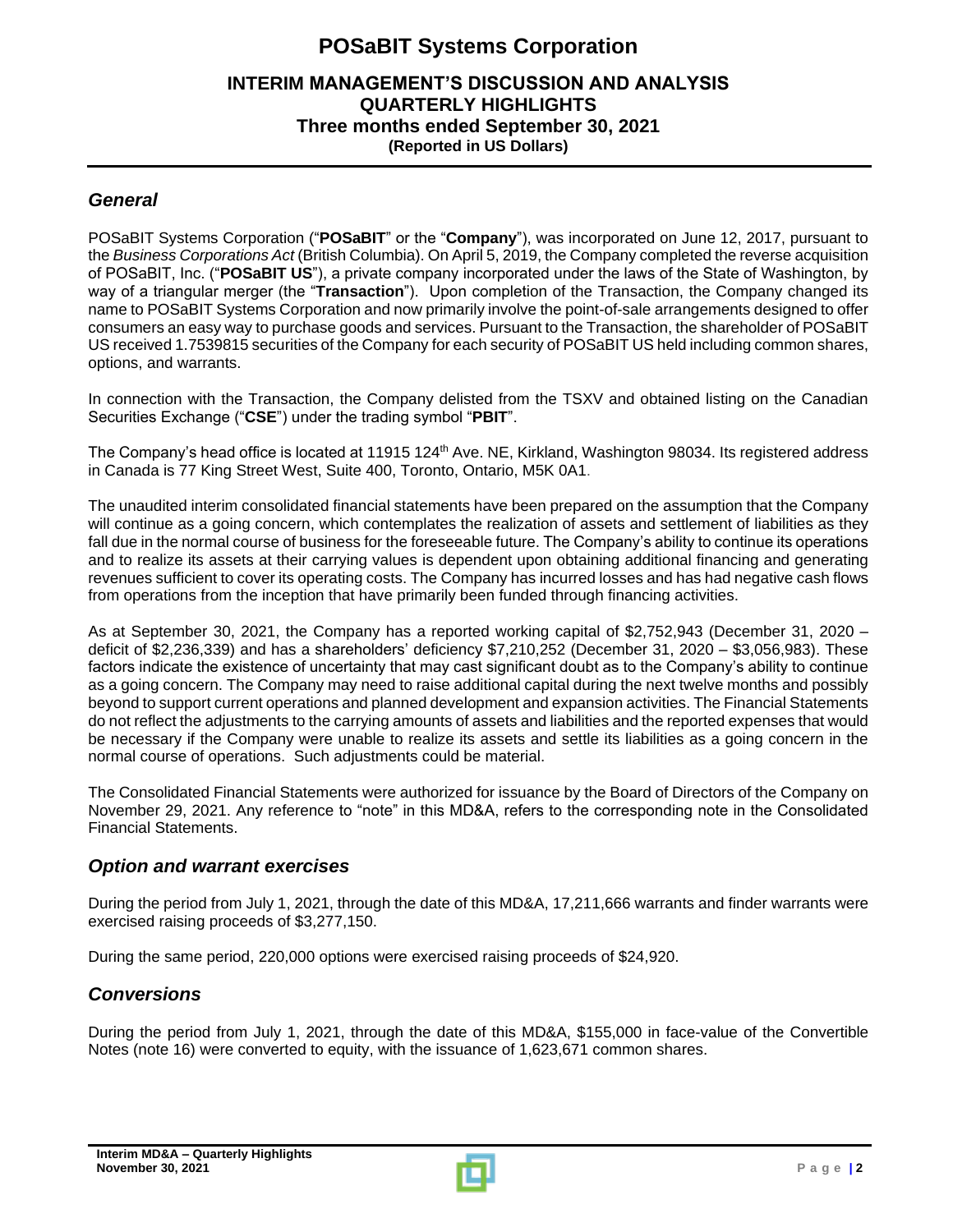#### **INTERIM MANAGEMENT'S DISCUSSION AND ANALYSIS QUARTERLY HIGHLIGHTS Three months ended September 30, 2021 (Reported in US Dollars)**

#### *Financial condition*

As at September 30, 2021, the Company had assets totaling \$9,149,137 and shareholders' deficiency of \$7,210,252. This compares with assets of \$3,685,719 and shareholders' deficiency of \$3,056,985, at December 31, 2020.

During the quarter ended September 30, 2021, the Company's net assets decreased \$5,720,206, the result of an increase in liabilities of \$6,536,841, partially offset by an increase in assets of \$816,635. The increase in liabilities was primarily driven by a non-cash increase of \$7.9 million in the value of the derivate liability, as noted below and in note 14.

Changes in the Company's net assets are detailed as follows:

| Item                                        |               | <b>Change</b> Explanation of change                                                                                                                                                                               |
|---------------------------------------------|---------------|-------------------------------------------------------------------------------------------------------------------------------------------------------------------------------------------------------------------|
|                                             | \$            |                                                                                                                                                                                                                   |
| Cash                                        | 541,961       | Cash used for operating activities of \$2,188,220 plus<br>cash used for investing activities of \$54,491 offset by<br>cash provided from financing activities of \$2,784,433.                                     |
| Receivables and<br>sales taxes recoverable  | (14, 291)     | Receivables decreased with increased collection efforts<br>and procedures.                                                                                                                                        |
| Prepaid expenses and deposits               | 127,754       | The increase is the result of normalized annual<br>expenditures and the recording of monthly expenses.                                                                                                            |
| Digital assets                              | 424           | Normal mark-to-market change.                                                                                                                                                                                     |
| Due to/from related parties                 | 32,862        | Details for key management disclosed in note 18 of the<br>Financial<br>Consolidated<br><b>Statements</b><br>the<br>in<br>or<br>Transactions with related parties section of this MD&A.                            |
| Inventories                                 | 134,037       | Finished inventory increased as the Company geared<br>up for increased requirements resulting from increased<br>sales.                                                                                            |
| Equipment                                   | (6, 112)      | Approximately \$55,000 of purchases<br>offset<br>by<br>depreciation of approximately \$61,000                                                                                                                     |
| Change in assets, increase                  | 816,635       |                                                                                                                                                                                                                   |
| Accounts payable and<br>accrued liabilities | (1, 290, 804) | Decrease in payables due to normal operational<br>variation in payment timing.                                                                                                                                    |
| Government loan                             | 5             | The increase is due to accretion for the quarter of<br>\$2,198 less payments made of \$2,193.                                                                                                                     |
| Derivative liability                        | 7,851,629     | Change in fair value of the remaining derivative liability<br>for the quarter. Amount is net of fair value related to<br>portion converted (note 14) for the quarter, being<br>\$33,000 (face value of \$50,000). |
|                                             |               | Conversion of \$50,000 face-value note less interest                                                                                                                                                              |
| Convertible notes                           | (23,989)      | accretion of \$21,000 less fair value change of \$5,000                                                                                                                                                           |
| <b>Change in liabilities, increase</b>      | 6,536,841     |                                                                                                                                                                                                                   |
| Decrease in net assets                      | (5,720,206)   |                                                                                                                                                                                                                   |

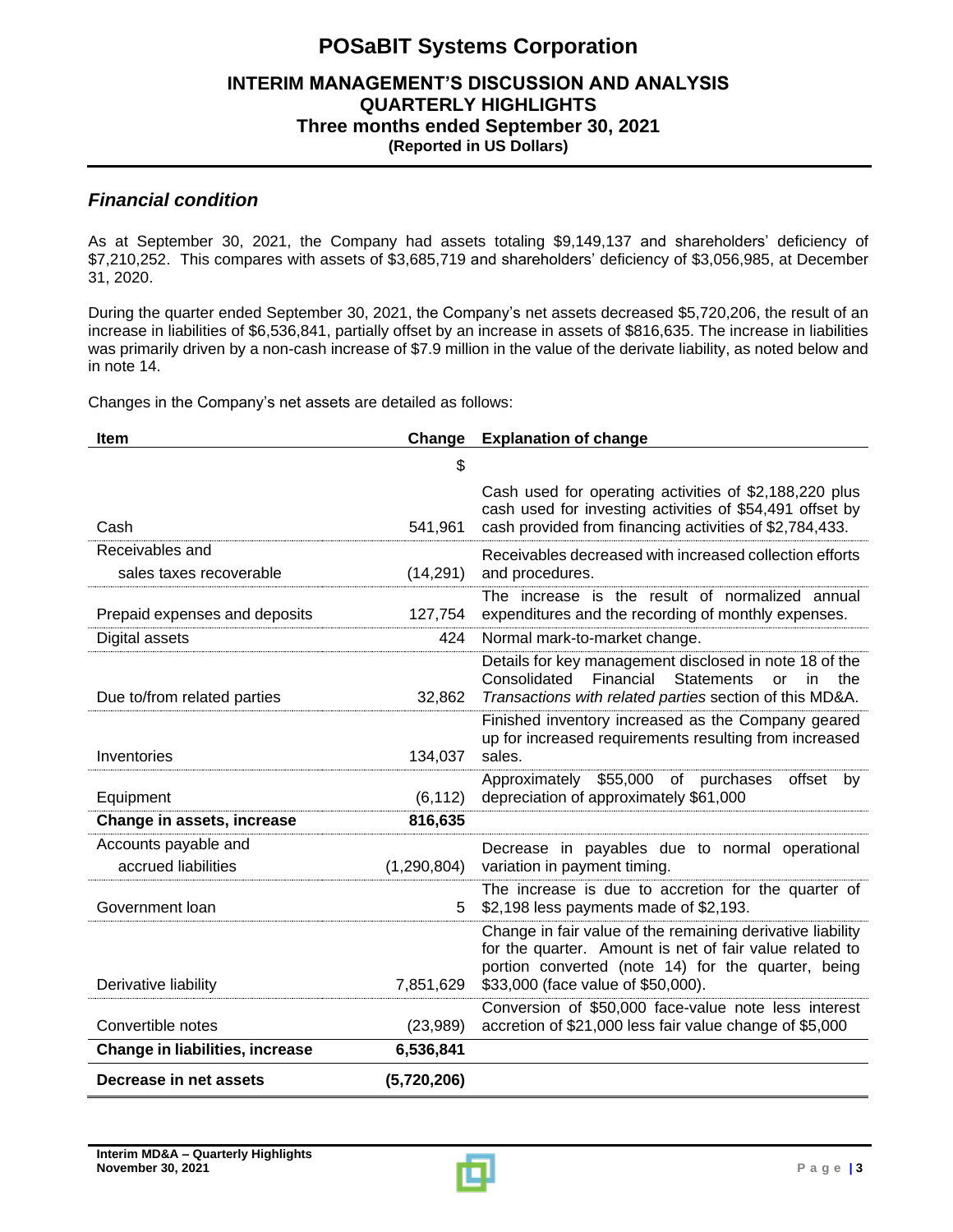#### **INTERIM MANAGEMENT'S DISCUSSION AND ANALYSIS QUARTERLY HIGHLIGHTS Three months ended September 30, 2021 (Reported in US Dollars)**

#### *Results of operations*

Selected financial results of operations are summarized below:

|                                     | 3 months ended September 30, |             |                           |          |
|-------------------------------------|------------------------------|-------------|---------------------------|----------|
|                                     |                              |             | Year-over-year change     |          |
|                                     | 2021                         | 2020        | Favourable/(Unfavourable) |          |
|                                     | \$                           | \$          | S.                        | $\%$     |
| Revenue                             | 6,364,107                    | 2,329,878   | 4,034,229                 | 173      |
| Cost of goods sold                  | (4,935,039)                  | (1,754,779) | (3,180,259)               | (181)    |
| <b>Gross margin</b>                 | 1,429,068                    | 575,099     | 853,970                   | 148      |
| Operating expenses, excluding forex | (2,205,094)                  | (688,078)   | (1,517,016)               | (220)    |
| Forex                               | 1,893,525                    | 44,974      | 1,848,551                 | 4,110    |
|                                     | 1,117,499                    | (68,006)    | 1,185,505                 | 1,743    |
| Other income (expense)              | (8,020,940)                  | (32,470)    | (7,988,470)               | (24,603) |
| Loss                                | (6,903,441)                  | (100,476)   | (6,802,965)               | (6, 771) |

POSaBIT continues to experience significant growth for the last 5 consecutive quarters. This is due to an increase in the volume of stores served by POSaBIT payments and POSaBIT Point of sales, as well as an overall increase in cannabis consumption in the United States. This resulted in exceptional year over year revenue and gross margin growth. POSaBIT continues to invest in growth but also diligently manage our operational costs.

### *Other selected financial information*

"**Adjusted EBITDA**" is a non-IFRS measure used by management that does not have any prescribed meaning by IFRS and that may not be comparable to similar measures presented by other companies. The Company defines Adjusted EBITDA as net income or loss generated for the period as reported, before interest, taxes, depreciation and amortization and is further adjusted to remove changes in fair values and expected credit losses, foreign exchange gains and/or losses, impairments. The Company believes this is a useful metric to evaluate its core operating performance.

|                                  | Current year quarter-over-quarter |                          |                          | Year-over-year |                          |                          |                            |              |
|----------------------------------|-----------------------------------|--------------------------|--------------------------|----------------|--------------------------|--------------------------|----------------------------|--------------|
|                                  | Sept. 30,<br>2021                 | <b>June 30.</b><br>2021  | Change<br>Fav/(Unfav)    |                | Sept. 30,<br>2021        | Sept. 30,<br>2020        | Change<br>Fav/(Unfav)      |              |
|                                  |                                   |                          | S                        | $\%$           |                          |                          |                            | $\%$         |
| Revenue<br>Cost of goods sold    | 6,364,107<br>(4.935.039)          | 4,958,332<br>(3,642,732) | 1,405,775<br>(1,292,307) | 28<br>(36)     | 6,364,107<br>(4,935,039) | 2,329,878<br>(1,754,780) | 4,034,229<br>(3, 180, 259) | 173<br>(181) |
| Gross margin<br>(deficit)        | 1.429.068                         | 1,315,600                | 113.468                  | 9              | 1,429,068                | 575.098                  | 853.970                    | 149          |
| Adjusted operating<br>costs      | (1,867,725)                       | (1, 108, 374)            | (759, 351)               | (69)           | (1,867,725)              | (580, 147)               | (1, 287, 578)              | (222)        |
| Adjusted other costs<br>(income) | (70, 128)                         | (22, 183)                | (47, 945)                | (216)          | (70, 128)                | (37, 833)                | (32, 295)                  | (85)         |
| <b>Adjusted EBITDA</b>           | (508, 788)                        | 185,043                  | (693, 828)               | (375)          | (508, 785)               | (42, 882)                | (465, 903)                 | (1,086)      |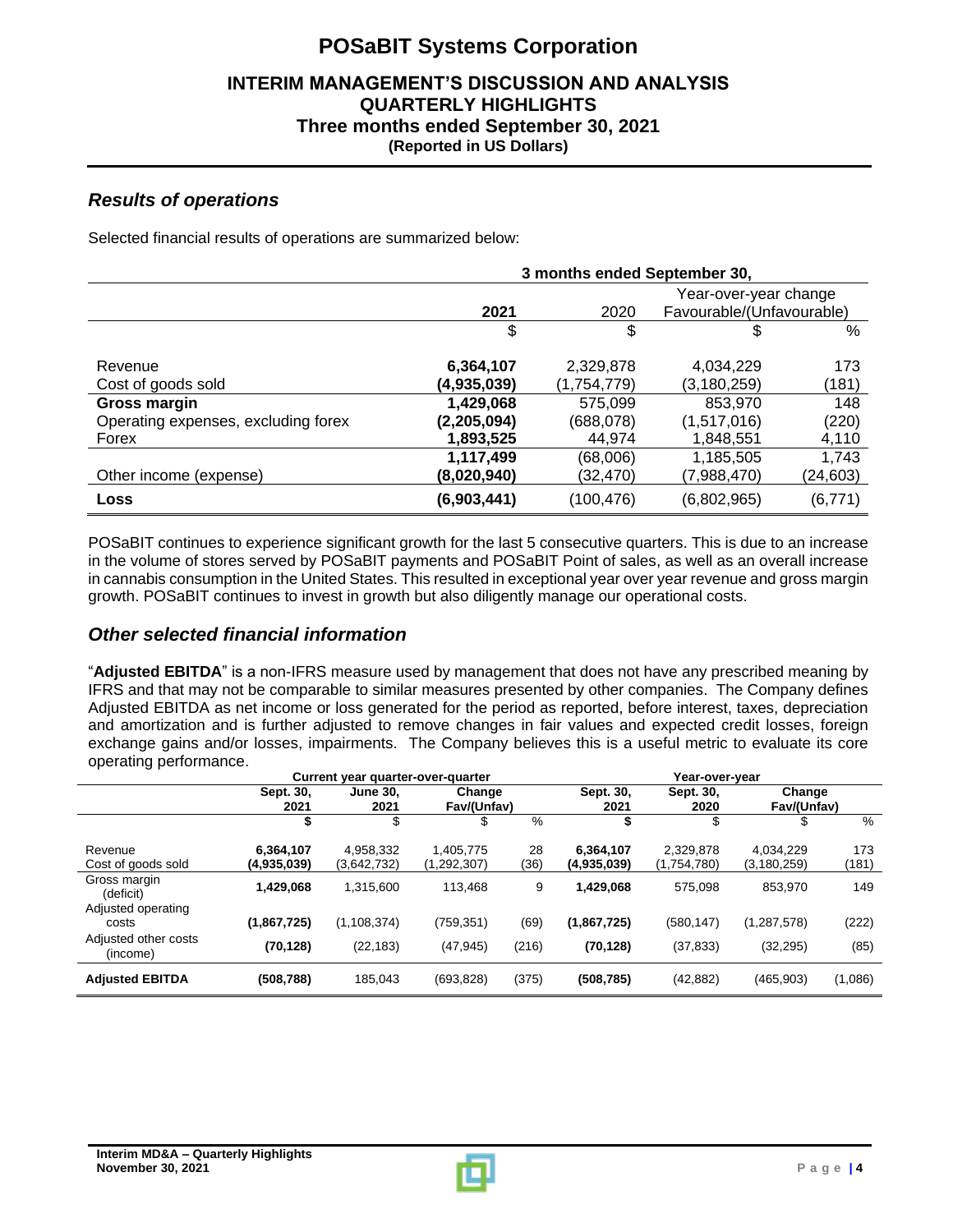#### **INTERIM MANAGEMENT'S DISCUSSION AND ANALYSIS QUARTERLY HIGHLIGHTS Three months ended September 30, 2021 (Reported in US Dollars)**

The following table reconciles Adjusted EBITDA to net loss, as reported in the Consolidated Financial Statements.

|                                                                                                                                                                                                                                                                                                                                                                                                                                      | Sept. 30,<br>2021                                                | June 30,<br>2021*                                    | Sept. 30,<br>2020                             |
|--------------------------------------------------------------------------------------------------------------------------------------------------------------------------------------------------------------------------------------------------------------------------------------------------------------------------------------------------------------------------------------------------------------------------------------|------------------------------------------------------------------|------------------------------------------------------|-----------------------------------------------|
|                                                                                                                                                                                                                                                                                                                                                                                                                                      | \$                                                               | \$                                                   | \$                                            |
| Loss, as reported                                                                                                                                                                                                                                                                                                                                                                                                                    | (6,903,441)                                                      | (878, 232)                                           | (100, 476)                                    |
| Deduct foreign exchange gains, as reported<br>Add back share-based compensation, as reported<br>Add back/(deduct) change in fair values of financial instruments, as reported<br>Add back change in expected credit losses, as reported<br>Add back change in fair value of derivative liability, as reported<br>Add back loss on disposal of assets, as reported<br>Deduct gain on disposal of discontinued operations, as reported | (1,893,525)<br>276.766<br>(424)<br>5.725<br>7,856,498<br>112,500 | (206, 858)<br>139,828<br>1,843<br>7.406<br>1,038,498 | (44, 974)<br>21,376<br>(199)<br>12,251<br>733 |
| Add back amortization and depreciation, as reported<br>Add back/(deduct) finance costs, as reported                                                                                                                                                                                                                                                                                                                                  | 60.603<br>(23, 487)                                              | 53,094<br>29,464                                     | 86,555<br>(18,148)                            |
| <b>Adjusted EBITDA</b>                                                                                                                                                                                                                                                                                                                                                                                                               | (508,785)                                                        | 185,043                                              | (42, 882)                                     |

\*Amounts reported in the Company's interim consolidated financial statements for the three and nine months ended September 30, 2021.

As mentioned above, POSaBIT delivered record-setting sales in Q3 2021. Revenue grew between Q3 2021 vs. Q3 2020 by 173% increasing by over \$4.0M quarter-over-quarter. Similarly, growth in revenues for the third quarter of 2021 over the previous quarter was 28% increasing by over \$1.4M. Gross margin dollars increased \$853,970 and \$113,468 between Q3 2021 versus Q3 2020 and Q3 2021 versus Q2 2021, respectively. Adjusted EBITDA was \$(508,788) versus \$185,043 in Q2 2021 and \$(42,882) in Q3 2020, respectively. Growth drivers include continued strong sales due to POSaBIT's contactless payment system and the continued increase in stores using POSaBIT for both Payments and Point of Sale. POSaBIT did see negative adjusted EBITDA for the quarter ended September 30, 2021, but the Company has determined there is more value to be created by investing our profits in growing market share than reporting near-term marginal profitability

POSaBIT is updating its forward guidance as provided in its second quarter 2021 earnings release. The Company now forecasts for 2021 total revenue growth of 158% over 2020, to approximately \$19M to \$20.5M. Transactional sales of \$350M to \$375M and gross margin of 28% - 32% for the full year ending 2021 will remain unchanged.

POSaBIT is providing initial 2022 revenue guidance of \$36M to \$39.5M, which at the midpoint reflects 91% year over year growth in 2022.

#### *Related-party transactions and balances*

Parties are related if one party has the ability, directly or indirectly, to control the other party or exercise significant influence over the other party in making financial and operating decisions. Related parties may be individuals or corporate entities. A transaction is a related party transaction when there is a transfer of resources or obligations between related parties.

The Company's transactions with related parties were, in the opinion of management, carried out on normal commercial terms and in the ordinary course of the Company's business.

Included in operating expenses are license fees paid to PlaceFull Inc., a company in which the CEO owns significant shareholdings.